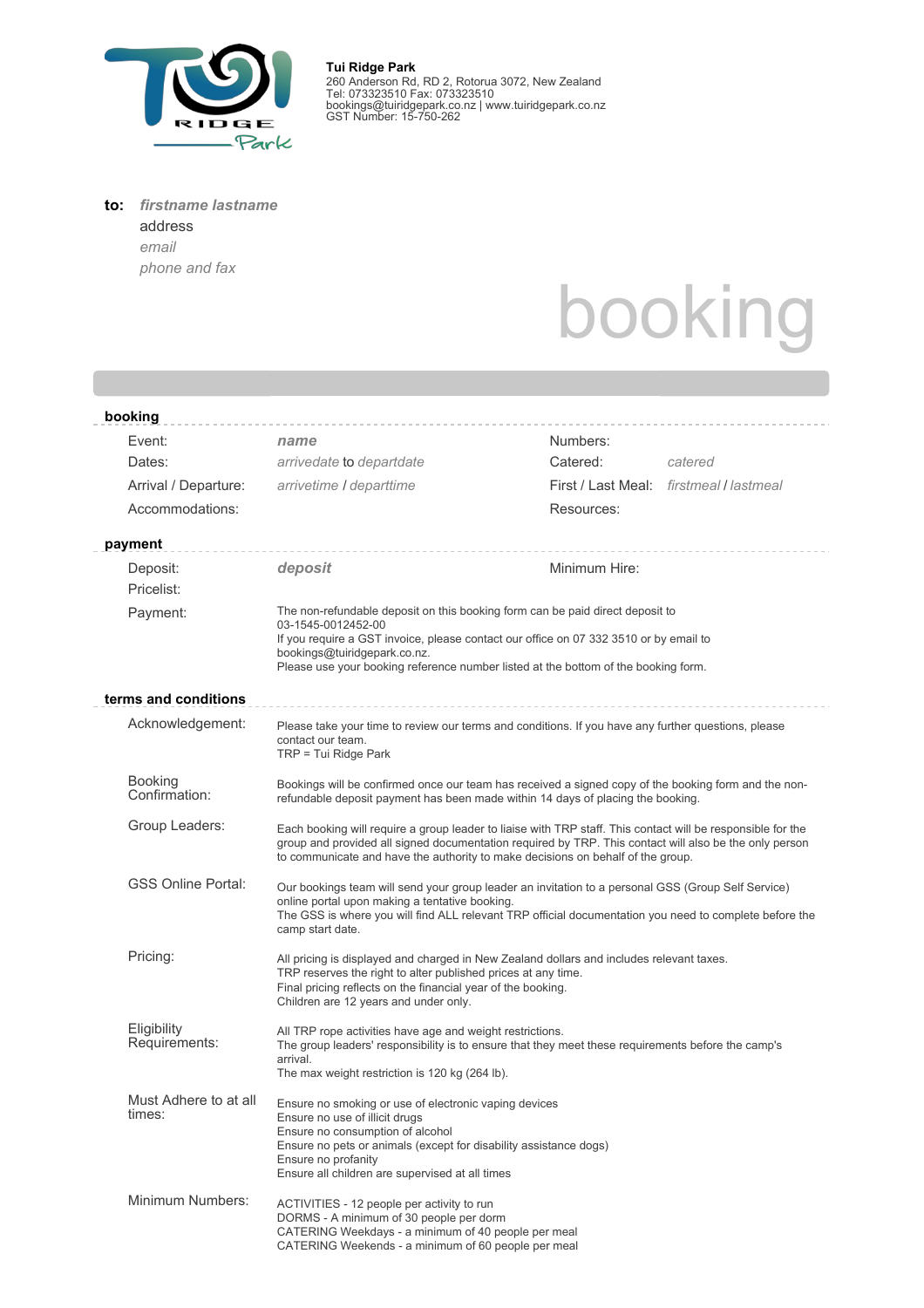| Medical / Allergies<br>and Dietary<br>Considerations: | Before arrival for your TRP camp, you will be required to disclose any medical / allergies and dietary<br>conditions onto TRP official documents.                                                                                                                                   |  |  |  |  |
|-------------------------------------------------------|-------------------------------------------------------------------------------------------------------------------------------------------------------------------------------------------------------------------------------------------------------------------------------------|--|--|--|--|
|                                                       | The above conditions will not automatically exclude you or any participant from your group from<br>participating in the camp.                                                                                                                                                       |  |  |  |  |
|                                                       | However, this will be considered, and we will contact the group leader to provide the best possible<br>service. These must be provided two (2) weeks before the camp start date.                                                                                                    |  |  |  |  |
| HAC's and AMP's:                                      | All HAC's and AMPs must be signed and uploaded as PDF to the GSS Portal two (2) weeks prior to the<br>camp start date.                                                                                                                                                              |  |  |  |  |
| Documentation:                                        | All documentation requested from TRP is to be filled out on official TRP documents. All documentation is<br>to be uploaded onto the GSS (Group Self Service) in PDF format only.                                                                                                    |  |  |  |  |
| Sleeping Plans:                                       | Our bookings team must have the group sleeping plans before their first meal. This is to ensure a copy is<br>kept in the office in case of an emergency.                                                                                                                            |  |  |  |  |
| Packed lunches:                                       | When groups depart on a Friday and want a lunch option, it is compulsory to have a packed lunch option.<br>This option must be selected two (2) weeks prior to the camp start date.                                                                                                 |  |  |  |  |
| Day Visitors:                                         | If a group will have day visitors, TRP needs to have each sign in at the main office. If day visitors want to<br>stay for meals, they also need to pay on arrival.                                                                                                                  |  |  |  |  |
| Damages:                                              | The group leader will take full responsibility for any injury, damage, or loss caused by the acts or<br>omissions, whether negligent or otherwise, and will have to replace the total amount with the monetary                                                                      |  |  |  |  |
|                                                       | value.<br>This could include the immediate removal of the group and be charged for the total amount of the original<br>invoice.                                                                                                                                                     |  |  |  |  |
| Check-in / Check-<br>outs:                            | Check-in times are between 12 pm - 5 pm only (unless made by prior arrangement).<br>Check-out times can vary. However, all provided accommodation must be vacated by 9.30 am.                                                                                                       |  |  |  |  |
| Weekends:                                             | TRP is owned and operated by NNZC (North NZ Conference of the Seventh Day Adventist Church). Due<br>to our beliefs, we do not work or offer instructed activities on Saturdays.                                                                                                     |  |  |  |  |
|                                                       | We can provide uninstructed activities (instruction folders and appropriate equipment will be provided)<br>with prior arrangements.<br>Weekend bookings (Friday, Saturday, or Sunday) must be paid in full before the camp stay.                                                    |  |  |  |  |
|                                                       | The Check-in process for weekends will be sent via email to the group leader.                                                                                                                                                                                                       |  |  |  |  |
| WiFi:                                                 |                                                                                                                                                                                                                                                                                     |  |  |  |  |
|                                                       | TRP has public WiFi available for purchase at \$10.00.<br>Two complimentary vouchers will be provided for each Deluxe Cabin.<br>Two complimentary vouchers will be provided for the school or event group leader.                                                                   |  |  |  |  |
| Speed Limits:                                         | Please ensure all group participants adhere to the appropriate zone speed limits at all times as<br>signposted.                                                                                                                                                                     |  |  |  |  |
| Keys:                                                 | Keys will be issued to the group leader.<br>We will ask the group leader to sign these on behalf.<br>If a key is lost, we charge \$50.00 per key for a replacement.                                                                                                                 |  |  |  |  |
| Main Gate:                                            | The main entrance gate will be shut by your host or the last TRP staff member to leave for the day.<br>A gate code will be presented to the group leader upon check-in.<br>This code will also be signed by the emergency phone in the foyer.                                       |  |  |  |  |
| GYM:                                                  | Use of the GYM you agree to not have food or drink (other than sports bottles) in the main areas. If<br>groups want food or drink whilst hiring the gym will, we will provide our ABC Conference Room.                                                                              |  |  |  |  |
| Linen Packs:                                          | TRP linen packs are available for hire at \$10.00 per pack.                                                                                                                                                                                                                         |  |  |  |  |
| Laundry:                                              | TRP does have public laundry facilities onsite available for use.<br>\$3.00 per cycle - BYO Gold Coins.                                                                                                                                                                             |  |  |  |  |
| Changes to activity<br>rotations:                     | Activity requests and rotations must be sent through to TRP as soon as possible and no later than three<br>(3) weeks before the camp start date. TRP reserves the right to make changes to these at any time due<br>to weather, instructor availability, other groups, and numbers. |  |  |  |  |
|                                                       | TRP will try to the best of its abilities to accommodate all needs and requests.<br>Activity groups must run at 12 people. However, this depends on overall numbers. Significant reductions<br>in numbers closer to the camp date will likely result in fewer groups.               |  |  |  |  |
|                                                       | The group leader must ensure they have enough parent/teacher helpers for each activity group (a<br>minimum of 2).                                                                                                                                                                   |  |  |  |  |
| Cancellations:                                        | A non-refundable deposit will be charged for any cancellations within three weeks before the camp start                                                                                                                                                                             |  |  |  |  |
|                                                       | date.<br>Full price refund (excluding the non-refundable deposit) or transfer to a new booking will be accepted if<br>more than four weeks out from the camp start date.                                                                                                            |  |  |  |  |